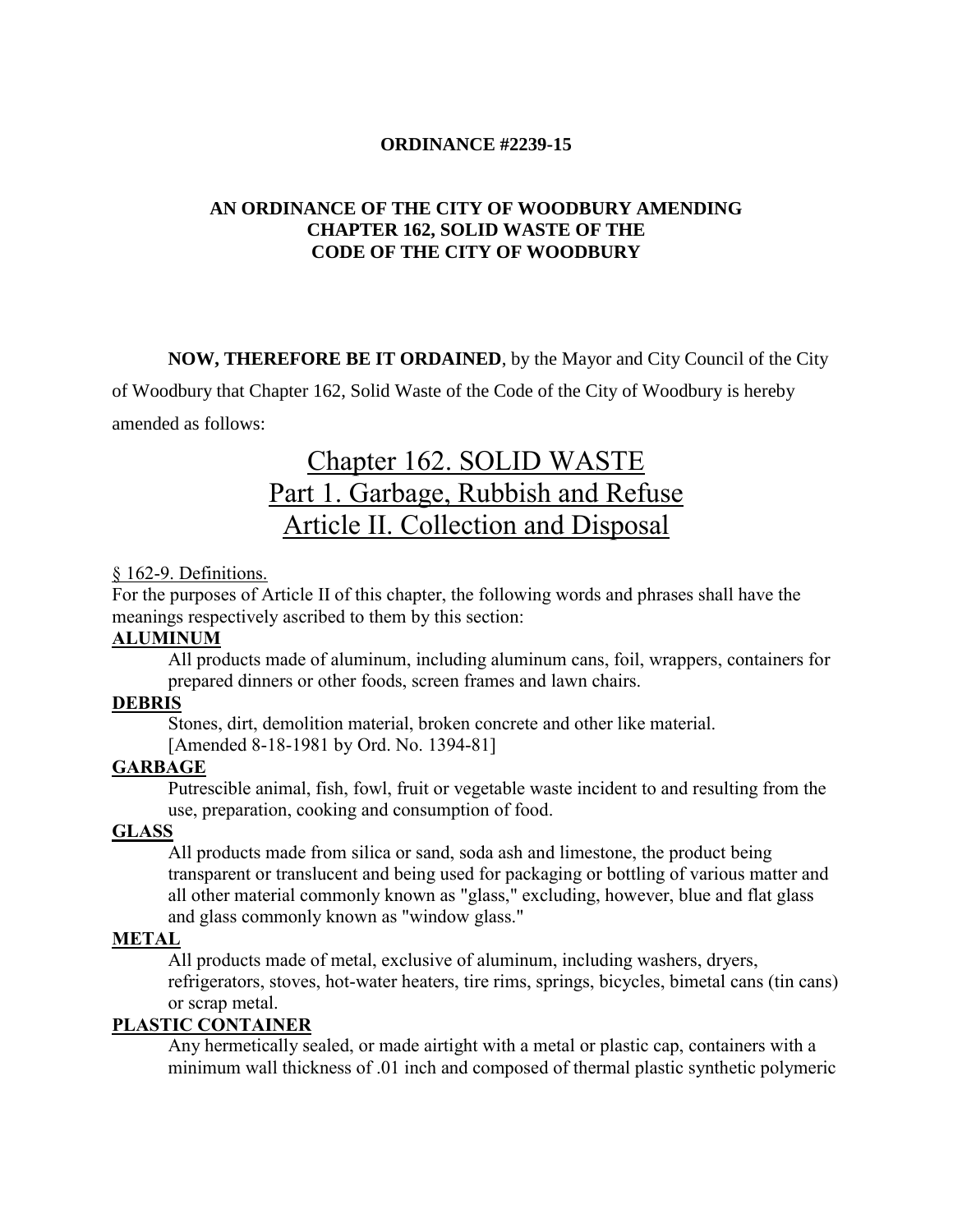material. Such description shall include the common two-liter plastic beverage containers as well as the common one-gallon plastic milk containers.

[Added 2-23-1988 by Ord. No. 1543-88]

# **[TRASH](http://ecode360.com/print/11414441#11414441)**

Ashes, plastic material exclusive of objects within the definition of plastic containers herein, ceramics, blue and flat glass, nonputrescible solid waste, grass clippings, leaves, building materials, contaminated paper and other similar materials.

[Amended 8-18-1981 by Ord. No. 1394-81; 2-23-1988 by Ord. No. 1543-88]

# **[WASTEPAPER PRODUCTS](http://ecode360.com/print/11414442#11414442)**

All uncontaminated paper material, such as used newspaper, magazines, books, paper, food cartons, cardboard boxes, wrapping paper, bags and discarded letters and envelopes.

# **[YARD AND TREE REFUSE](http://ecode360.com/print/11414443#11414443)**

All grass clippings, lawn thatchings, limbs and branches (limbs over eight inches in diameter shall be split), brush, small trees, bushes and leaves shall be placed separately in reusable containers.

[Added 8-18-1981 by Ord. No. 1394-81]

## §162-9.1. Enforcement.

All sections of this ordinance may be enforced by the City of Woodbury Police Department, the City of Woodbury's Code Enforcement Officers and/or the City of Woodbury's Recycling **Coordinator** 

[§162-10. Program for separation of solid waste established.](http://ecode360.com/print/WO0578?guid=11414434,11414444,11414445,11414454,11414455,11414467,11414468#11414444) 

There is hereby established a program for the mandatory separation of paper products, glass, aluminum, metal, garbage, trash and debris within the City of Woodbury.

- a. General trash, debris and garbage should be placed in receptacles in accordance with this ordinance. (162-11: A)
- b. Yard waste, appliances, paint, oil, tires, electronic waste and construction materials must be disposed of separately from general trash as indicated in the ordinance set forth.
- c. In 2012, the City of Woodbury established a co-mingle recycling collection program. The City will provide property owners one (1) blue recycling receptacle, free of charge. The blue recycling receptacles can be obtained by contacting the City of Woodbury Recycling Coordinator. Blue recycling receptacles can be used to dispose of paper, cardboard, glass, aluminum, cans/metal and plastics (#'s 1-7).

## [§162-11. Preparation of garbage and refuse for collection.](http://ecode360.com/print/WO0578?guid=11414434,11414444,11414445,11414454,11414455,11414467,11414468#11414445)

A. It shall be the duty of every property owner of every building within the corporate limits of the City of Woodbury to provide or cause to be provided and to keep on the premises, at all times one (1) metal or plastic, weather-tight, trash container with handles and one (1) blue City of Woodbury recycling container, each not to exceed 32 gallons and weigh no more than 50 pounds when filled. Recycling containers can be obtained through the City of Woodbury's Recycling Coordinator.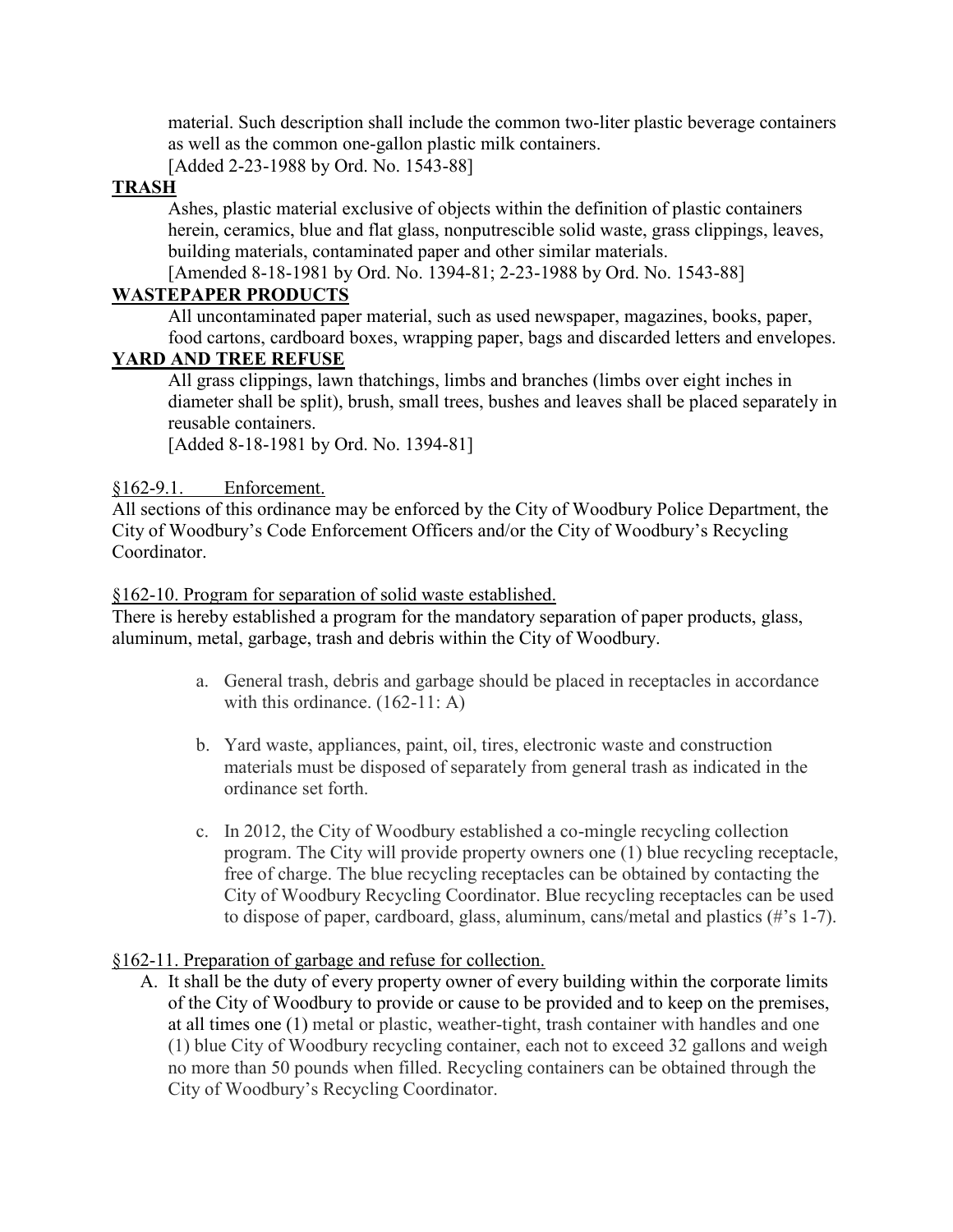- B. **THE CITY WILL NOT COLLECT PLASTIC AND/OR PAPER TRASH BAGS LEFT AT CURB SIDE**. All plastic and paper trash bags must be placed in a receptacle in accordance with this ordinance. Metal drums not originally designed to contain trash are NOT acceptable.
- C. If a property owner's trash (business or residential) consistently (over a 4 week period) exceeds the limits of the receptacles indicated in accordance with this ordinance, within the one-week collection period of the City's schedule, then the trash shall be collected, transported and disposed of by said business, property owner and/or tenant at their own expense, through a contracted service, excluding the collection and disposal of recyclables (i.e., in proper containers) which shall be collected by the City at no expense.
- D. Brush. Branches shall be tied in bundles not to exceed four feet in length and of sufficient size and weight, not to exceed 50 pounds, to be handled by one person.
- E. Large nonmetal items, such as furniture, rugs, mattresses, television sets and tires, shall be placed at curbside on the day designated for collection of such items.
- F. Yard and tree refuse. Grass clippings, lawn thatchings and leaves shall be placed separately in reusable containers or open plastic bags. The City designates a specific day of the week for pick up. Check the City website for the official schedule.[Added 8-18- 1981 by Ord. No. 1394-81]

## **Collection procedures and regulations.**

- A. Containers of construction debris will be collected from residential and multifamily properties only if placed in individual containers not weighing more than 50 pounds per container.
- B. Carpeting shall be cut, rolled and tied into four-foot to six-foot lengths and not weighing more than 50 pounds. No carpeting or construction debris shall be collected if the work was done by a contractor and/or subcontractor. The contractor and/or subcontractor is responsible for the removal of the trash from the property.
- C. FIVE GALLON BUCKETS are not considered a proper container for trash and/or recyclables. If recyclables or trash are placed in a FIVE GALLON BUCKET, **it will be collected as a recyclable item** as they are recyclable. Five Gallon Buckets are not considered reusable containers and may not be used. A reusable container must be used to insure proper pick-up.
- D. Yard waste is defined as such; leaves, weeds, grass clippings (should be placed in an open container or an open bag) and tree branches, cut into 4' lengths and bundled. Cans weighing OVER 50 pounds will NOT be picked-up.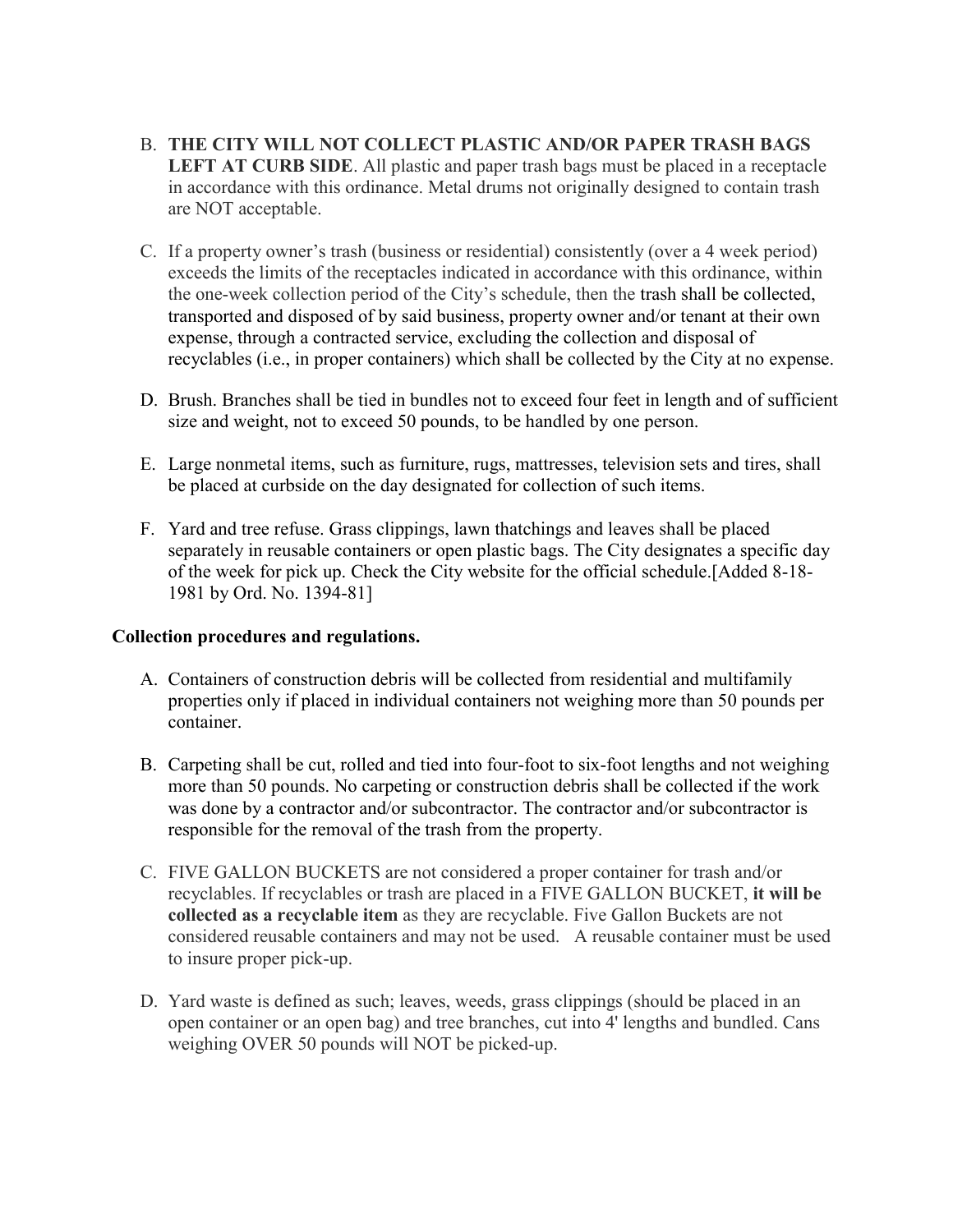- E. Appliances including washers, dryers, stoves, refrigerators and other large metal items can be left at the curb for pick. Doors shall be removed from refrigerators/freezers, washers, dryers, dishwashers, etc. and may also be left at the curb for pick up.
- F. Bricks, concrete, cinder blocks, wood, metal or wood posts (free of concrete) will be picked up by the City as long as they are separated from the general/recycling refuse. You must notify the local Public Works department for pick up.
- G. Home medical waste.
	- a. All property owners shall dispose of any duly prescribed medical waste (i.e., syringes, medical needles, etc.), in proper containers (i.e., metal or hard plastic) for disposal in the municipal trash collection. Any such items shall be placed in proper containers so that no injury/contact may be encountered in the removal by the municipal trash collectors.
	- b. Any prescribed home medical waste materials not properly discarded in the municipal trash collection system shall be returned to the property owner.
	- c. DO NOT PLACE ANY MEDICAL SHARPS IN RECYCLING CONTAINERS.
- H. Latex paint shall be picked up by the City of Woodbury as long as the paint can is identified as LATEX. It must be dried out in the can.

## **Refuse not acceptable for collection. The following refuse shall not be acceptable for collection by the City of Woodbury:**

- A. Paint:
	- a. Oil based paints are hazardous and cannot be included in your weekly trash. The Gloucester County Solid Waste Complex has special days to allow for such disposal.
- B. Oil:
	- a. Used motor oil will not be collected by the City of Woodbury
- C. Tires will not be picked up by the City. The Gloucester County Solid Waste Complex has special days to allow for such disposal.
- D. Dangerous materials or substances such as poisons, acids, caustics, noxious chemicals, infected materials, explosives and ammunitions or any materials likely to cause injury to persons employed or damage to equipment used in making collections.
- E. Any materials resulting from the demolition, repair, excavation, construction, renovation and/or similar activities performed upon garages, buildings or structures on any residential properties, including but not limited to such materials as earth, plaster, mortar,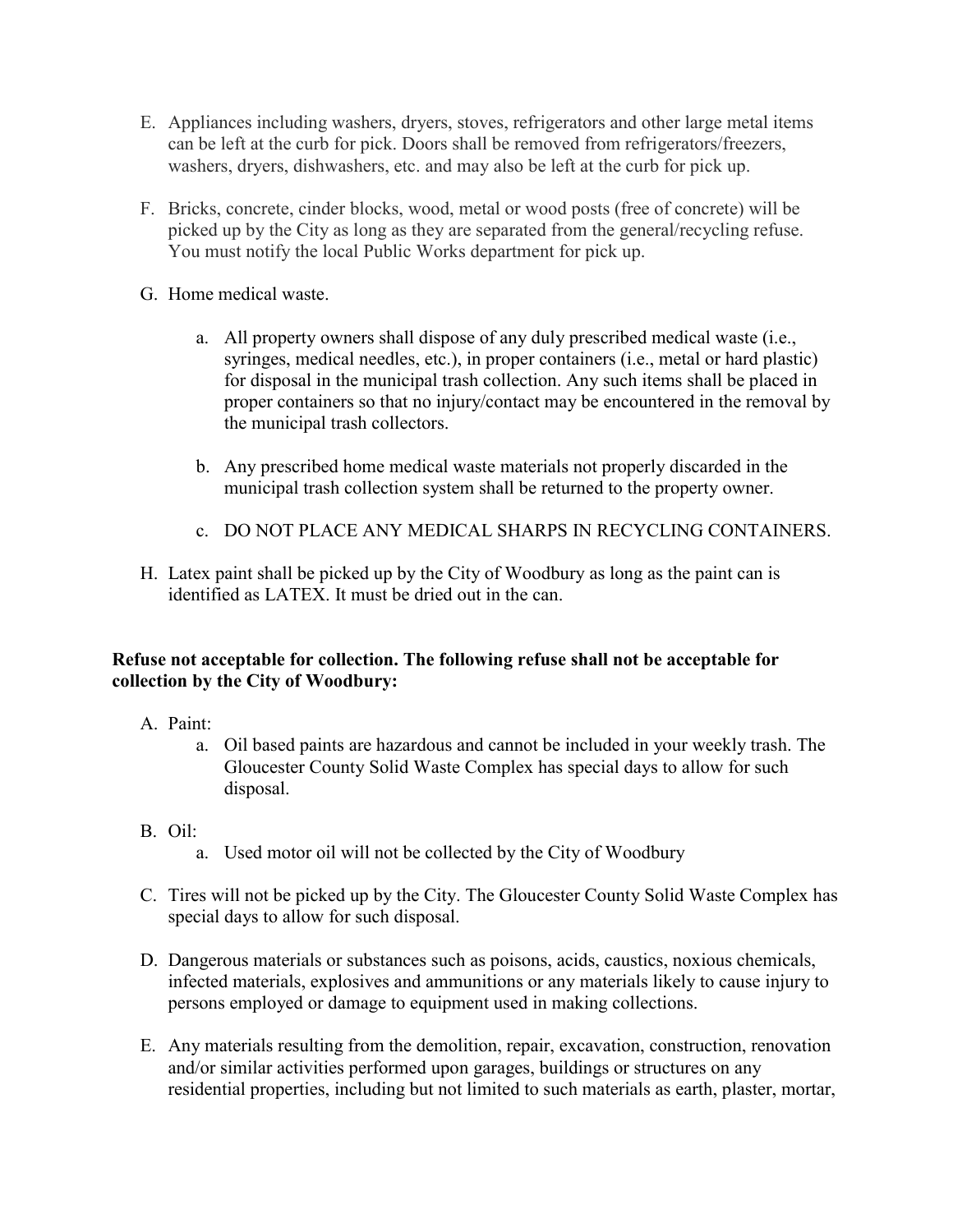asphalt and/or asbestos shingles, carpeting, lumber, roofing materials and the like, if the work was performed by a contractor or subcontractor.

- F. Loose piles of vegetation or tree branches unless properly prepared for collection.
- G. Heavy units exceeding 50 pounds in gross weight.
- H. Materials which cannot be disposed of in strict accordance with the standards and regulations prescribed by the Department of Health of the State of New Jersey, the Department of Public Utilities of the State of New Jersey and any other governmental agency or department having jurisdiction, for the disposal of waste materials by sanitary landfill methods.

## § [162-13. Placement of receptacles for collection.](http://ecode360.com/print/WO0578?guid=11414434,11414444,11414445,11414454,11414455,11414467,11414468#11414455)

[Amended 3-9-1994 by Ord. No. 1734-94; 2-25-1997 by Ord. No. 1813-97] All receptacles with the exception of the recycling containers referenced in §162-11 required herein shall be supplied by the occupant and/or owner of the premises and placed prior to collection between the curb and sidewalk where they shall be readily accessible to the collector. The owner and/or occupant shall keep all receptacles clean and in condition for safe holding. The following regulations shall apply to the placement and removal of receptacles.

- A. Storage. All refuse shall be stored in receptacles, as described in §**162-11**, which shall be kept covered at all times and shall be maintained in a clean and proper condition for safe handling.
- B. The City of Woodbury may affix a notice to containers which do not qualify under the requirements of this article indicating that the containers do not qualify and that further use of said containers may result in confiscation of the containers or refusal to make the collection as specified in this article. If at the next regularly scheduled collection date said containers still do not conform to the requirements of this article, the City of Woodbury may collect the containers as specified in this article. No refuse shall be collected by dumpsters.
- C. County landfill/incinerator. Nothing in this article shall prohibit anyone from transporting and/or disposing of garbage, trash, refuse, etc., at the county-owned/operated landfill and/or incinerator. All expenses incurred shall be paid by said party, and the City shall not be responsible for any costs of any party.
- D. Inspection. All garbage and refuse placed at the curbline for collection shall be subject to random inspection by the City of Woodbury to ensure compliance with the provisions of this article.
- E. No receptacle or other items to be disposed may be placed in front of the premises for pick up prior to 5:00 p.m. of the day immediately preceding the day of collection.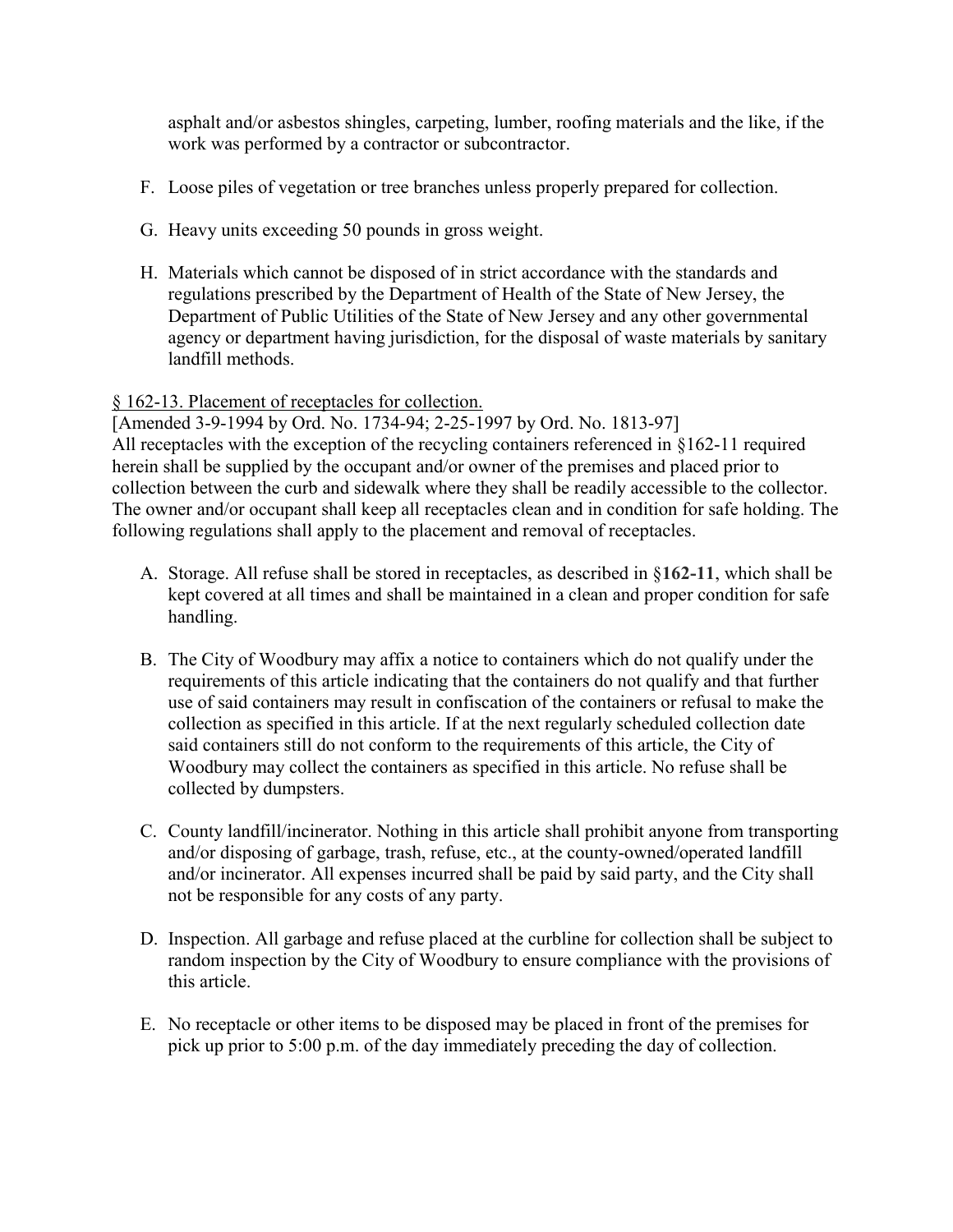- F. Upon collection, all receptacles or containers shall be removed no later than 7:00 p.m. of the scheduled day of collection.
- G. All receptacles, when not placed for curbside collection, shall be located to the rear of the property and shall not be subject to public view from the front of the property. [Added 5- 11-1999 by Ord. No. 1871-99**[\[1\]](http://ecode360.com/print/WO0578?guid=11414434,11414444,11414445,11414454,11414455,11414467,11414468#ft11414458-1)** ] [1]: *Editor's Note: This ordinance also provided for the redesignation of original Subsections [C](http://ecode360.com/print/11414458#11414458) and [D](http://ecode360.com/print/11414459#11414459) as Subsections [D](http://ecode360.com/print/11414459#11414459) and [E](http://ecode360.com/print/11414460#11414460), respectively.*
- H. The owner or occupant of any property, or any employee or contractor of such owner or occupant engaged to provide lawn care or landscaping services, shall not sweep, rake, blow or otherwise place yard waste, unless the yard waste is containerized, in the street. If yard waste that is not containerized is placed in the street, the party responsible for placement of yard waste must remove the yard waste from the street or said party shall be deemed in violation of this article.[Added 3-28-2005 by Ord. No. 191-05**[\[2\]](http://ecode360.com/print/WO0578?guid=11414434,11414444,11414445,11414454,11414455,11414467,11414468#ft11414459-2)**] [2]:*Editor's Note: This ordinance also redesignated original Subsections [D](http://ecode360.com/print/11414459#11414459) and [E](http://ecode360.com/print/11414460#11414460) as Subsections [F](http://ecode360.com/print/11414461#11414461) and [G](http://ecode360.com/print/11414466#11414466), respectively.*
- I. Sweeping, raking, blowing or otherwise placing yard waste that is not containerized at the curb or along the street is only allowed during the seven days prior to a scheduled and announced collection and shall not be placed closer than 10 feet from any storm drain inlet. Placement of such yard waste at the curb or along the street at any other time or in any other manner is a violation of this article. If such placement of yard waste occurs, the party responsible for placement of the yard waste must remove the yard waste from the street or said part shall be deemed in violation of this article. [Added 3-28-2005 by Ord. No. 1991-05]

## **Penalties:**

- A. The penalty for failure to comply with the prescribed times for placement or removal of a receptacle shall be as follows:[Amended 5-11-1999 by Ord. No. 1871-99]
	- 1. First violation: Written warning.
	- 2. Second and additional violations: As prescribed by § **[162-16](http://ecode360.com/print/11414473#11414473)**.
- B. All fines may be made payable through the Municipal Violations Clerk.
- C. The owner and/or occupant shall be individually or jointly responsible for compliance with the provisions of this section.

**[§162-14. Collection by unauthorized personnel.](http://ecode360.com/print/WO0578?guid=11414434,11414444,11414445,11414454,11414455,11414467,11414468#11414467)** [Amended 3-29-1994 by Ord. No. 1734-94; 11-28-2005 by Ord. No. 2015-05]

From the time of placement at the curb by any one of the categories described herein for collection by the City of Woodbury in accordance with the terms hereof, items shall be and become property of the City of Woodbury or its authorized agent. It shall be a violation of this article for any person unauthorized by the City of Woodbury to collect or pick up or cause to be collected or picked up any such items during the twenty-four-hour period commencing at 5:00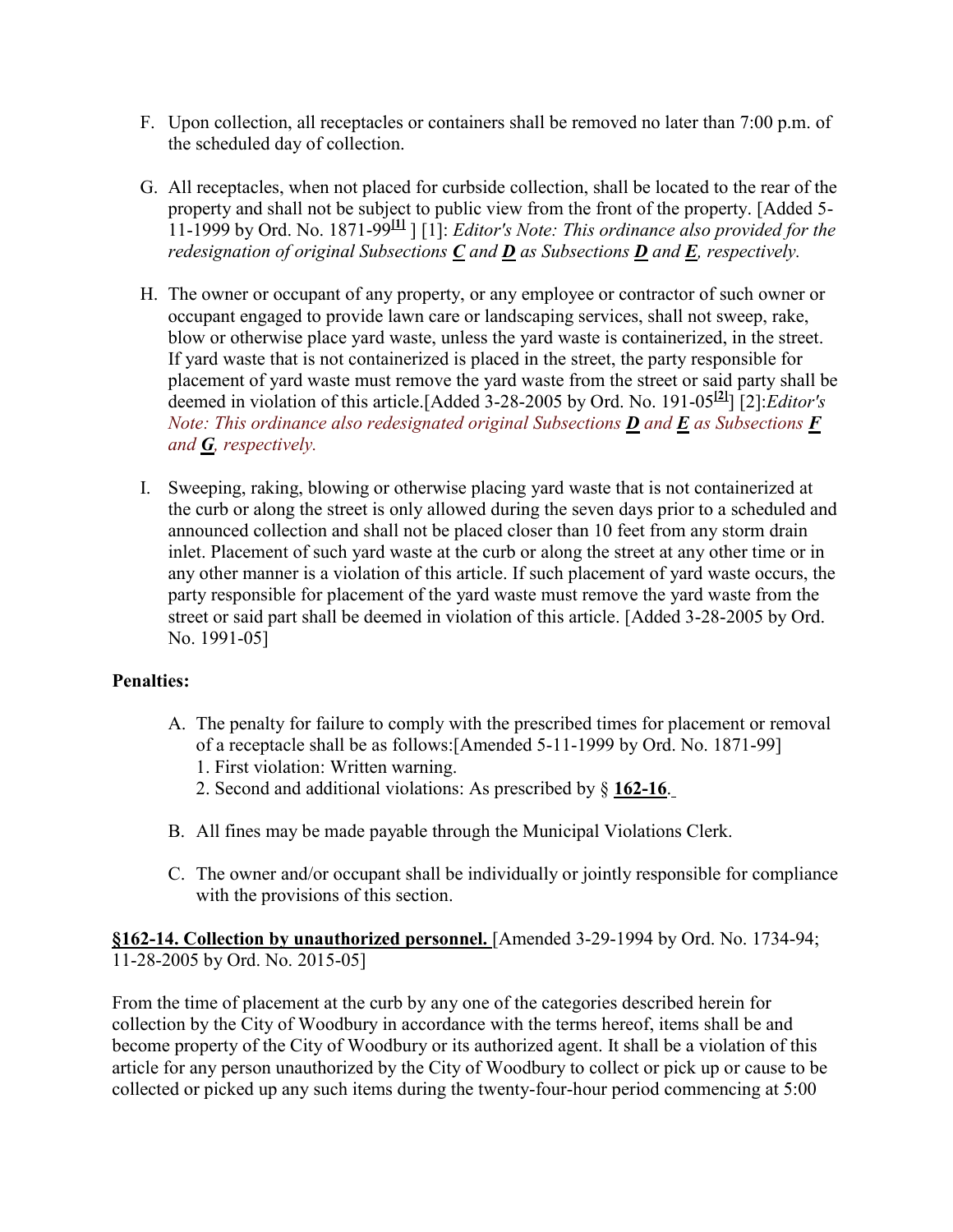p.m. on any day preceding a day designated for collection. Any and each such collection in violation hereof from one or more residences during said twenty-four-hour period shall constitute a separate and distinct offense punishable as hereinafter provided.

**§162-15. Responsibility of contractors for hire.** [Added 6-12-1990 by Ord. No. 1620-90 $\frac{11}{1}$ ; amended 12-7-1993 by Ord. No. 1720-93]

- A. All construction debris and/or trade waste arising from work performed by a contractor for hire shall be the sole responsibility of such contractor, and not the City of Woodbury.
- B. All construction debris and/or trade waste shall be removed by the contractor for hire within 15 days of work completion.
- C. Nothing herein shall be interpreted to preclude the pickup of construction debris and/or waste generated by work physically performed by a resident at the property which he or she owns or in which he or she resides in the City of Woodbury through normal trash removal or arrangement with the Department of Public Works.

[1]: *Editor's Note: This ordinance also repealed original § [92-15](http://ecode360.com/print/11413564#11413564), Violations and penalties.*

# **Collection contracts authorized; bids.**

**A.** Specific to the municipality, not private or commercial property owners, The City of Woodbury shall have the power, if in its opinion it is more advantageous to have the municipal garbage and other animal and vegetable refuse collected, removed and disposed of by persons other than the authorities of the municipality, to make a contract or contracts for such work or any portion thereof with any individual or individuals, corporation or corporations. Said contract shall be entered into and made only after bids therefor have been advertised for according to law, and then only to the lowest responsible bidder or bidders, unless such bidder or bidders shall be willing to pay for the privilege of collecting such garbage and other animal and vegetable refuse, and then to the responsible person who is willing to pay the greatest amount for said privilege. The person to whom such contract is awarded shall give satisfactory bond or security for the faithful performance of the work.

# **City Owned Trash Receptacles**

City owned trash receptacles, located along Broad Street, in front of City Hall and throughout all the City's public parks, are only to be used by pedestrians. Residential and commercial trash may not be disposed of in City owned trash receptacles. Any resident or business owner found using City owned trash receptacles for their main source of trash disposal will be fined accordingly.

## [§162-16. Violations and penalties.](http://ecode360.com/print/WO0578?guid=11414473#11414473)

[Amended 11-28-2005 by Ord. No. 2015-05]

A violation of this Part of this chapter shall be under the jurisdiction of the Woodbury Municipal Court, and upon conviction such violator shall be punished by one or more of the following: a fine not exceeding \$1,000; imprisonment for a term not exceeding 90 days; or a period of